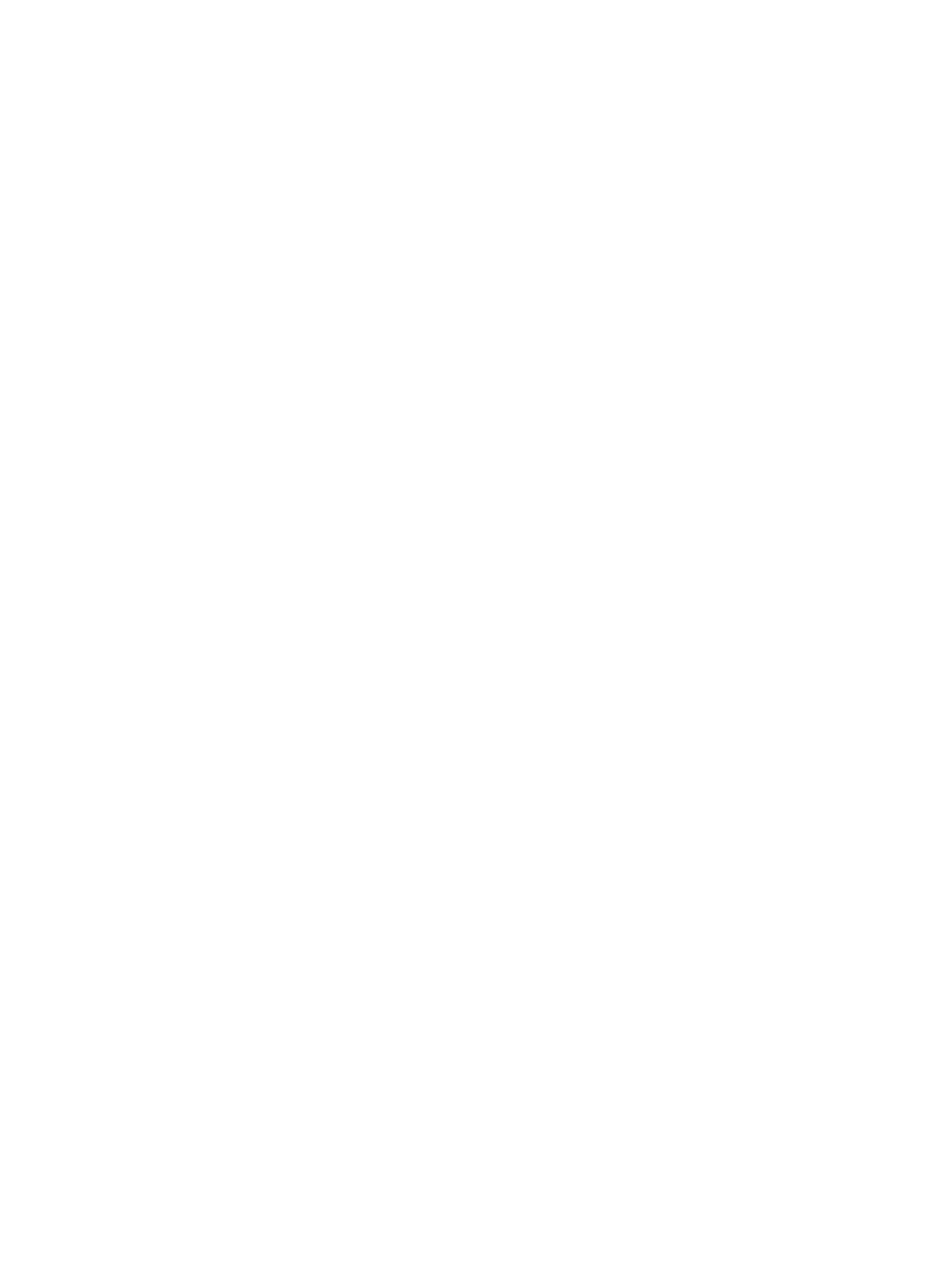

### **OWNER / SAHİBİ**

Prof. Dr. Tansel AK Istanbul University, Faculty of Science, Istanbul, Turkiye İstanbul Üniversitesi, Fen Fakültesi, İstanbul, Türkiye

### **RESPONSIBLE MANAGER / SORUMLU YAZI İŞLERİ MÜDÜRÜ**

Prof. Dr. Osman EROL Istanbul University, Faculty of Science, Istanbul, Turkiye İstanbul Üniversitesi, Fen Fakültesi, İstanbul, Türkiye

### **CORRESPONDENCE ADDRESS / YAZIŞMA ADRESİ**

Istanbul University, Faculty of Science, Department of Biology, Istanbul University Faculty of Science Herbarium Şehzadebaşı Cad. No: 1 Kat: 3, Vezneciler, Fatih 34459, Istanbul, Turkiye Phone / Telefon: +90 (212) 455 57 00 E-mail: hturcicum@istanbul.edu.tr https://dergipark.org.tr/tr/pub/hturcicum https://iupress.istanbul.edu.tr/tr

### **PUBLISHER / YAYINCI**

Istanbul University Press / İstanbul Üniversitesi Yayınevi Istanbul University Central Campus, 34452 Beyazit, Fatih / Istanbul, Turkiye Phone / Telefon: +90 (212) 440 00 00

Authors bear responsibility for the content of their published articles. Dergide yer alan yazılardan ve aktarılan görüşlerden yazarlar sorumludur.

The publication languages of the journal are Turkish and English. Yayın dili Türkçe ve İngilizce'dir.

This is a scholarly, international, peer-reviewed and open-access journal published biannually in March and September. Mart ve Eylül aylarında, yılda iki sayı olarak yayımlanan uluslararası, hakemli, açık erişimli ve bilimsel bir dergidir.

**Publication Type / Yayın Türü:** Periodical / Yaygın Süreli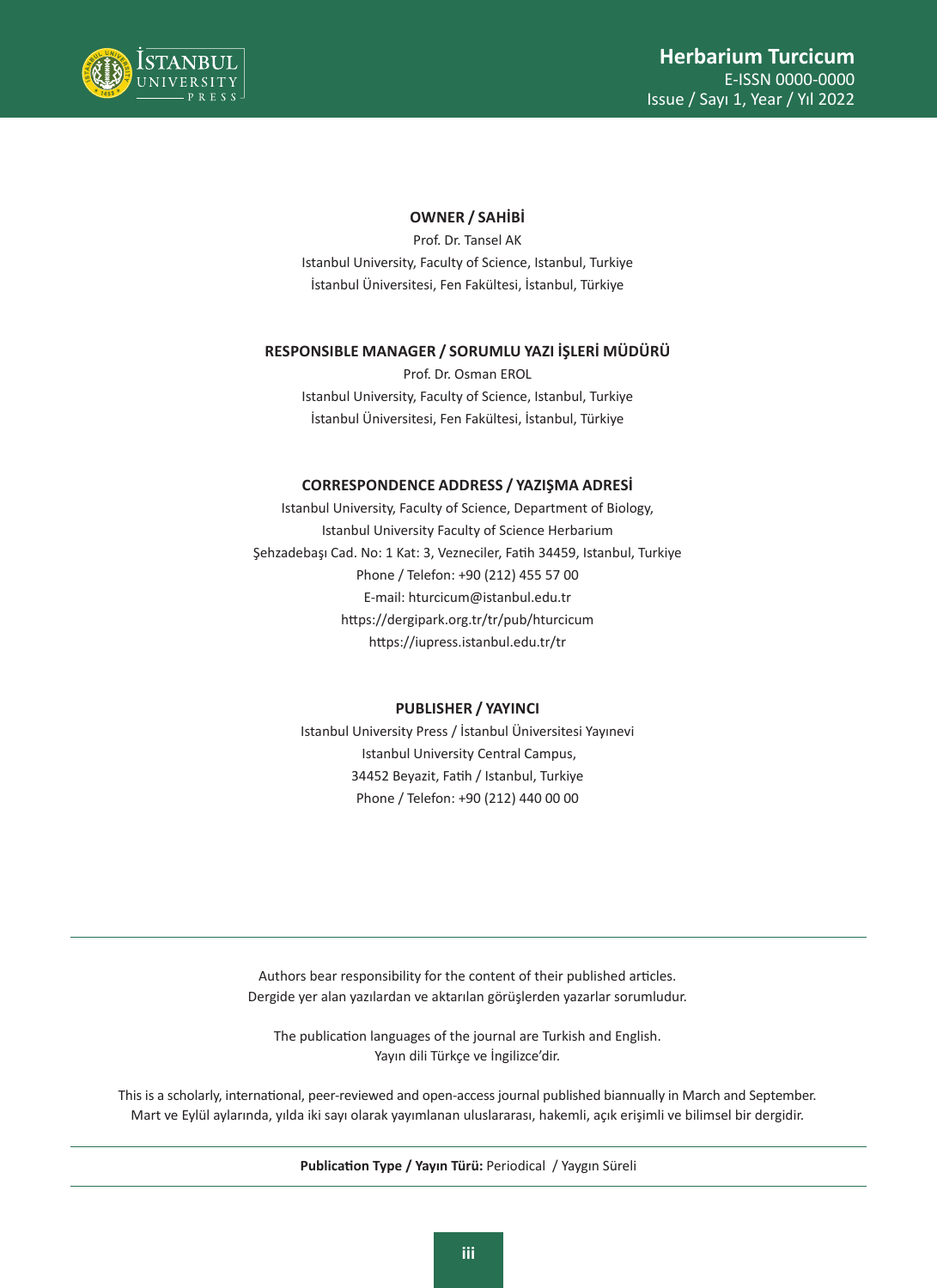

## **EDITORIAL MANAGEMENT BOARD / DERGİ YAZI KURULU**

### **EDITORS-IN-CHIEF / BAŞ EDİTÖRLER**

Osman EROL – Istanbul University, Istanbul, Turkiye – *erol@istanbul.edu.tr* Levent ŞIK – Manisa Celal Bayar University, Manisa, Turkiye – *levents@cbu.edu.tr*

### **CO-EDITORS-IN-CHIEF / BAŞ EDİTÖR YARDIMCILARI**

Ahmet Emre YAPRAK – Ankara University, Ankara, Turkiye – *eyaprak@science.ankara.edu.tr* Hasan YILDIRIM – Ege University, Izmir, Turkiye – *hasan.yildirim@ege.edu.tr*

### **HONORARY EDITORS / ONURSAL EDİTÖRLER**

Tuğrul KÖRÜKLÜ – Ankara University, Ankara, Turkiye – *koruklu@science.ankara.edu.tr* Burçin ÇINGAY – Nezahat Gökyiğit Botanik Bahçesi Herbaryumu, Istanbul, Turkiye – *burcincingay@ngbb.org.tr*

### **LANGUAGE EDITORS / DİL EDİTÖRLERİ**

Elizabeth Mary EARL – Istanbul University, Department of Foreign Languages, Istanbul, Turkiye – *elizabeth.earl@istanbul.edu.tr* Alan James NEWSON – Istanbul University, Department of Foreign Languages, Istanbul, Turkiye – *alan.newson@istanbul.edu.tr*

### **EDITORIAL ASSISTANT / EDİTORYAL ASİSTAN**

Rachel MOLLMAN – Istanbul University, Istanbul, Turkiye – *zmollman@gmail.com*

# **EDITORIAL BOARD / YAYIN KURULU**

Adil GÜNER – Nezahat Gökyiğit Botanik Bahçesi Herbaryumu, Istanbul, Turkiye – *adil@ngbb.org.tr* Ayşe FEZA GÜNERGUN – Istanbul University, Istanbul, Turkiye – *fezagunergun@yahoo.com* Almila ÇİFTÇİ – Istanbul University, Istanbul, Turkiye – *almila.ciftci@istanbul.edu.tr* Çiğdem EROL – Istanbul University, Istanbul, Turkiye – *cigdems@istanbul.edu.tr* Doerte HARPKE – Leibniz Institute of Plant Genetics and Crop Plant Research, Gatersleben, Germany – *harpke@ipk-gatersleben.de* Emine AKALIN URUŞAK – Istanbul University, Istanbul, Turkiye – *akaline@istanbul.edu.tr* Evren CABİ – Namık Kemal University, Tekirdag, Turkiye – *ecabi@nku.edu.tr* Gülnur EKŞİ BONA – İstanbul Medipol University, Istanbul, Turkiye – *gulnur.eksi@medipol.edu.tr* Şeref ETKER – T.C. The Ministry of Health, Ankara, Turkiye – *serefetker@gmail.com* Hasan YILDIRIM – Ege University, Izmir, Turkiye – *hasan.yildirim@ege.edu.tr* Irena RACA – University of Nis, Nis, Serbia – *irena.raca@pmf.edu.rs* Mecit VURAL – Gazi University, Ankara, Turkiye – *mecitvural@gmail.com* Gönenç GÖÇMENGİL – The Istanbul Metropolitan Municipality, Istanbul, Turkiye – *gonencgocmengil@gmail.com* Robert SORENG – National Museum of Natural History, Washington, United-States – *sorengr@si.edu* Ünal AKKEMİK – İstanbul University-Cerrahpaşa, Istanbul, Turkiye – *uakkemik@iuc.edu.tr* Mykyta PEREGRYM – Luhansk Taras Shevchenko National University, Starobilsk, Ukraine – *peregrym@ua.fm* Rami ARAFEH – Palestine Polytechnic University, Hebron, Palestine – *rami.arafeh@gmail.com* İraj MEHREGAN – İslami Azad University, Tehran, İran – *imehregan@srbiau.ac.ir* Niki SIMPSON – Greater Guildford Area, United Kingdom – *nikisimp@aol.com* Georgia KAMARI – University of Patras, Patras, Greece – *kamari@upatras.gr* Vladimir RANDJELOVIC – University of Nis, Nis, Serbia – *vladimir.randjelovic@pmf.edu.rs* Vladimir DOROFEYEV – Komarov Botanical Institute, St.-Petersburg, Russia – *vdorofeyev@yandex.ru* Gregory KENICER – Royal Botanic Garden Edinburgh, Edinburgh, United-Kingdom – *GKenicer@rbge.org.uk*